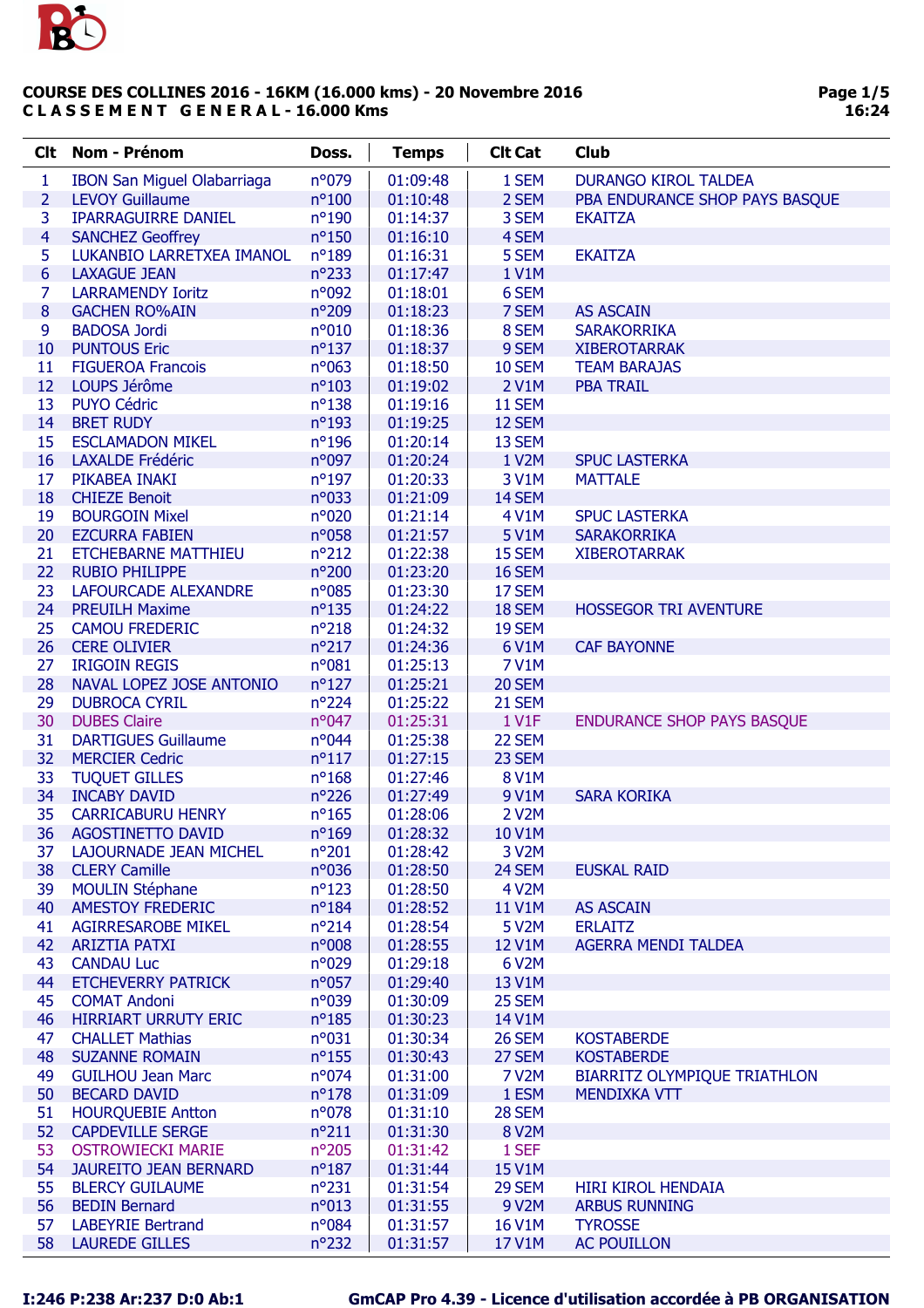

| <b>Clt</b> | Nom - Prénom                   | Doss.           | <b>Temps</b> | <b>Clt Cat</b> | <b>Club</b>                         |
|------------|--------------------------------|-----------------|--------------|----------------|-------------------------------------|
| 59         | <b>DUBROCA Jean michel</b>     | n°049           | 01:31:58     | <b>18 V1M</b>  | <b>TYROSSE</b>                      |
| 60         | <b>POULIN ERIC</b>             | $n^{\circ}164$  | 01:32:17     | 10 V2M         |                                     |
| 61         | <b>BODEAN Florian</b>          | n°017           | 01:32:21     | 30 SEM         |                                     |
| 62         | <b>HIRIGOYEN Jean-Philippe</b> | n°077           | 01:32:25     | <b>11 V2M</b>  |                                     |
| 63         | <b>BRUMEAUX Martin</b>         | $n^{\circ}023$  | 01:32:32     | 19 V1M         |                                     |
| 64         | POCHELU MARTIN                 | n°203           | 01:32:32     | <b>12 V2M</b>  |                                     |
| 65         | <b>RODRIGUES Emilie</b>        | $n^{\circ}$ 144 | 01:32:56     | 2 SEF          | <b>TEAM XURIAK</b>                  |
| 66         | <b>SOULE ALEXANDRE</b>         | $n^o$ 176       | 01:33:19     | 31 SEM         |                                     |
| 67         | <b>MARTIN DAMIEN</b>           | $n^{\circ}221$  | 01:33:27     | 32 SEM         |                                     |
| 68         | <b>MARCHENAY Philippe</b>      | $n^o110$        | 01:33:47     | 20 V1M         | <b>AC POUILLON</b>                  |
| 69         | <b>SIMON Arnaud</b>            | $n^o$ 153       | 01:33:54     | 33 SEM         | <b>USSP AMIKUZE HANDBALL</b>        |
| 70         | <b>MENDIRUU GERARD</b>         | nº199           | 01:34:17     | 21 V1M         |                                     |
| 71         | POCHELU XAVIER                 | nº202           | 01:34:18     | 13 V2M         |                                     |
| 72         | <b>MOULIN Eric</b>             | $n^o$ 122       | 01:34:49     | <b>22 V1M</b>  |                                     |
| 73         | <b>THAMBO Jean-paul</b>        | $n^o$ 158       | 01:34:52     | 14 V2M         |                                     |
| 74         | <b>LEMAITRE FREDERIC</b>       | nº220           | 01:34:58     | 23 V1M         |                                     |
| 75         | <b>PRUNIER Mylene</b>          | $n^o$ 136       | 01:35:08     | 3 SEF          |                                     |
| 76         | <b>IRURETAGOYENA Philippe</b>  | n°082           | 01:35:12     | 24 V1M         | <b>BAZTANDARRAK</b>                 |
| 77         | <b>SAMITIER Yves</b>           | $n^o$ 149       | 01:35:18     | 25 V1M         | <b>FSPN</b>                         |
| 78         | <b>RAIMBAULT Pascal</b>        | nº139           | 01:35:28     | <b>15 V2M</b>  | FSPN LIGUE SUD OUEST                |
| 79         | <b>MICHELOT Aude</b>           | $n^o119$        | 01:35:34     | 4 SEF          |                                     |
| 80         | <b>GARAT FRANTXOA</b>          | n°235           | 01:35:47     | 34 SEM         | <b>DENEK BAT</b>                    |
| 81         | <b>FAZILLEAU Eric</b>          | nº060           | 01:35:56     | <b>16 V2M</b>  | HIRU KIROL HENDAIA                  |
| 82         | <b>OMARJEE NICOLAS</b>         | nº208           | 01:35:59     | 35 SEM         |                                     |
| 83         | <b>ERROTABEHERE Daniel</b>     | nº054           | 01:36:19     | 1 V3M          | <b>PBA TRAIL</b>                    |
| 84         | <b>ETCHECOPAR DAVID</b>        | $n^o$ 175       | 01:36:32     | <b>36 SEM</b>  | <b>XIBEROTARRAK</b>                 |
| 85         | <b>COINCE Thierry</b>          | n°038           | 01:36:33     | 17 V2M         | <b>TYROSSE</b>                      |
| 86         | <b>LYNCH Christophe</b>        | $n^{\circ}106$  | 01:37:05     | <b>18 V2M</b>  | <b>BIARRITZ OLYMPIQUE TRIATHLON</b> |
| 87         | MONGABURE PHILIPPE             | $n^{\circ}225$  | 01:37:23     | 37 SEM         |                                     |
| 88         | <b>APHECETCHE Pascal</b>       | n°005           | 01:37:24     | 38 SEM         |                                     |
| 89         | <b>LARRONDO JULIEN</b>         | $n^{\circ}236$  | 01:37:25     | 39 SEM         |                                     |
| 90         | LATEBERNE NICOLAS              | $n^{\circ}223$  | 01:37:28     | 40 SEM         |                                     |
| 91         | <b>LARBAIGT Alain</b>          | n°090           | 01:37:38     | 26 V1M         |                                     |
| 92         | <b>FARISCOT Franck</b>         | n°059           | 01:37:59     | <b>27 V1M</b>  |                                     |
| 93         | <b>MALLET Maryline</b>         | $n^{\circ}108$  | 01:38:04     | 2 V1F          |                                     |
| 94         | <b>LASSALLE GILLES</b>         | $n^o$ 181       | 01:38:39     | 28 V1M         |                                     |
| 95         | <b>LUGUET Cédric</b>           | $n^{\circ}105$  | 01:38:45     | 29 V1M         | <b>BAZTANDARRAK</b>                 |
| 96         | <b>RICHARD Romain</b>          | $n^{\circ}142$  | 01:39:10     | 41 SEM         |                                     |
| 97         | <b>NARDOU Jocelyn</b>          | $n^{\circ}125$  | 01:39:33     | 42 SEM         |                                     |
| 98         | <b>COURAU LOIC</b>             | $n^{\circ}216$  | 01:39:35     | 30 V1M         |                                     |
| 99         | <b>GRELOT Julien</b>           | n°071           | 01:39:39     | 43 SEM         | <b>ENDURANCE SHOP PAYS BASQUE</b>   |
| 100        | <b>MAYEN Jean-Sebastien</b>    | $n^o$ 113       | 01:39:44     | 44 SEM         | <b>KOSTABERDE</b>                   |
| 101        | <b>GRUNWALD Arthur</b>         | $n^{\circ}072$  | 01:39:45     | 45 SEM         | <b>KOSTABERDE</b>                   |
|            | 102 LARRAMENDY Jerome          | n°093           | 01:39:45     | 31 V1M         | <b>COB</b>                          |
|            | 103 PERCHICOT Axel             | $n^{\circ}129$  | 01:39:45     | 46 SEM         | <b>PBA TRAIL</b>                    |
|            | 104 ALLANCHE Paul              | n°001           | 01:39:48     | 47 SEM         | <b>COB</b>                          |
|            | 105 CORNUT DAVID               | n°040           | 01:40:03     | 32 V1M         | <b>AFT</b>                          |
|            | 106 LABASTIE DAVID             | $n^{\circ}234$  | 01:40:21     | 48 SEM         |                                     |
|            | 107 FOURRE JACQUES             | $n^{\circ}067$  | 01:40:23     | 33 V1M         | <b>AC POUILLON</b>                  |
|            | 108 DURANTEAU Ute              | n°051           | 01:40:27     | 5 SEF          | <b>PBA</b>                          |
|            | 109 DESROCHES Jerome           | n°046           | 01:40:28     | 49 SEM         | <b>AVIRON BAYONNE</b>               |
|            | 110 RICHOMME LAURENT           | $n^{\circ}167$  | 01:40:30     | 19 V2M         |                                     |
| 111        | <b>GACHEN DAVID</b>            | $n^{\circ}207$  | 01:40:32     | 34 V1M         | <b>AS ASCAIN</b>                    |
|            | 112 ETCHEVERRY PIERRE          | $n^o$ 191       | 01:40:36     | 35 V1M         |                                     |
|            | 113 MONIÉ Alexia               | $n^{\circ}120$  | 01:40:38     | 6 SEF          | <b>PBA</b>                          |
|            | 114 LE BRUN MATTHIEU           | n°098           | 01:40:49     | 36 V1M         | UNION SPORTIVE DE BIARRITZ          |
|            | 115 DUSSAU Cédric              | $n^{\circ}052$  | 01:41:19     | 37 V1M         |                                     |
|            | 116 BIDEGAIN Kris              | n°016           | 01:41:22     | 20 V2M         |                                     |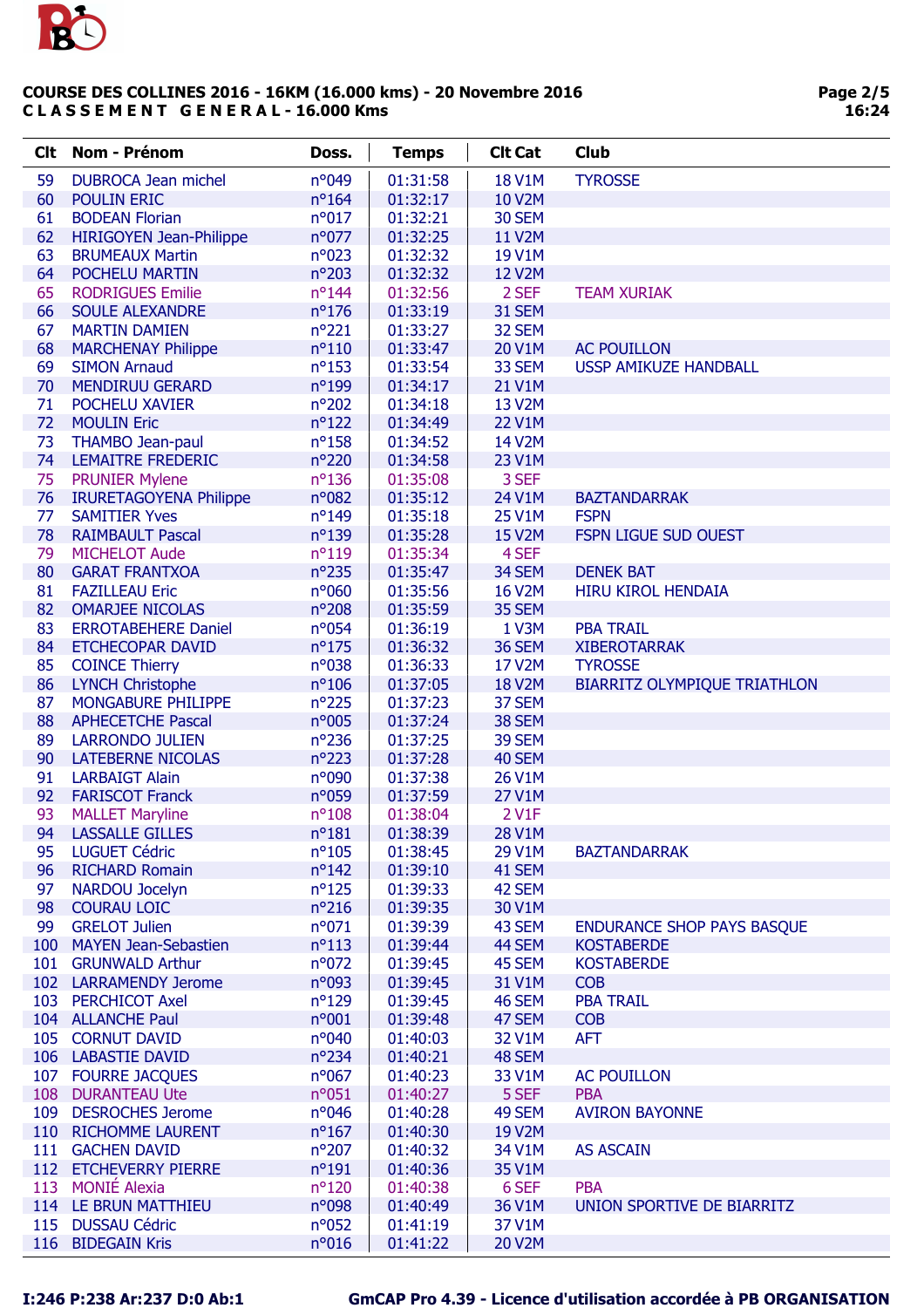

| <b>Clt</b> | Nom - Prénom                              | Doss.                    | <b>Temps</b> | <b>Clt Cat</b>     | Club                            |
|------------|-------------------------------------------|--------------------------|--------------|--------------------|---------------------------------|
| 117        | <b>FOUQUET Fabien</b>                     | n°066                    | 01:41:28     | <b>50 SEM</b>      | <b>LA MONTHEZE</b>              |
| 118        | <b>BOURRAS PATRICK</b>                    | n°021                    | 01:41:49     | 38 V1M             | <b>CAS LOUS CIGALOUNS</b>       |
| 119        | <b>LARRE Jean michel</b>                  | n°095                    | 01:41:58     | 21 V2M             |                                 |
| 120        | <b>MINVILLE FREDERIC</b>                  | $n^{\circ}177$           | 01:42:06     | 39 V1M             | <b>SMBS</b>                     |
|            | 121 CASTRO RAPHAEL                        | $n^o$ 182                | 01:42:23     | 40 V1M             | <b>HAC</b>                      |
| 122        | <b>NARDOU Mickael</b>                     | $n^o$ 126                | 01:42:29     | 41 V1M             |                                 |
| 123        | <b>BASTERRETCHE PIERRE LEON</b>           | $n^o$ 183                | 01:43:35     | <b>22 V2M</b>      | <b>EUSKAL SHERPAK</b>           |
|            | 124 SEGUELA PIERRE                        | $n^o$ 152                | 01:43:37     | <b>23 V2M</b>      |                                 |
|            | 125 GUERIN Philippe                       | $n^{\circ}073$           | 01:43:40     | 42 V1M             |                                 |
|            | 126 ETCHART ELISABETH                     | $n^o$ 161                | 01:43:51     | 3 V1F              | <b>XIBEROTARRAK</b>             |
| 127        | <b>BISCAYCHIPY PASCAL</b>                 | $n^{\circ}170$           | 01:44:08     | 24 V2M             |                                 |
|            | 128 PIRES Georges                         | $n^{\circ}133$           | 01:44:28     | 43 V1M             | <b>TYROSSE</b>                  |
| 129        | <b>LUEC MOUTRON Cecile</b>                | $n^{\circ}104$           | 01:44:35     | 4 V1F              |                                 |
|            | 130 ALVAREZ Baptiste                      | n°002                    | 01:44:37     | <b>51 SEM</b>      |                                 |
| 131        | <b>ROCA MAX</b>                           | $n^o$ 188                | 01:44:42     | 1 V4M              | <b>XIBEROTARRAK</b>             |
|            |                                           | $n^{\circ}$ 148          |              |                    | <b>EUSKAL SHERPAK</b>           |
|            | 132 SALLES Philippe                       |                          | 01:45:08     | 44 V1M             |                                 |
|            | 133 CHARVIT Stéphane<br>134 SALAUN Aurore | n°032<br>$n^{\circ}$ 147 | 01:45:11     | 45 V1M<br>7 SEF    | <b>CLUB OLYMPIQUE BAYONNAIS</b> |
|            | 135 HIRIART-URRUTY ALAIN                  |                          | 01:45:30     | <b>25 V2M</b>      | <b>PBA TRAIL</b>                |
|            | 136 FERHANE Claire                        | n°076                    | 01:45:33     |                    |                                 |
|            |                                           | n°061                    | 01:45:37     | 5 V1F              | <b>TYROSSE</b>                  |
| 137        | <b>BERHONDE SONIA</b>                     | $n^{\circ}015$           | 01:45:37     | 8 SEF              |                                 |
| 138        | <b>ERRANDONEA PHILIPPE</b>                | n°053                    | 01:45:46     | 52 SEM             |                                 |
| 139        | <b>LOMBARTE MAGALI</b>                    | $n^{\circ}102$           | 01:45:54     | 9 SEF              | <b>TYROSSE</b>                  |
| 140        | <b>MENDIBURU Alain</b>                    | $n^o$ 116                | 01:46:06     | 46 V1M             | <b>BIARRITZ OLYMPIQUE TRAIL</b> |
| 141        | <b>ESTÉCAHANDY Christian</b>              | n°055                    | 01:46:14     | 47 V1M             | <b>TEAM OLORON TRIATHLON</b>    |
|            | 142 DANDRIEU Damien                       | n°041                    | 01:46:16     | 48 V1M             |                                 |
|            | 143 FLEURY Yannick                        | $n^{\circ}064$           | 01:46:22     | 49 V1M             | <b>BIARRITZ OLYMPIQUE TRAIL</b> |
|            | 144 PERIER JULIE                          | $n^o$ 131                | 01:46:32     | <b>10 SEF</b>      | <b>TYROSSE</b>                  |
| 145        | <b>BRUNET Bernard</b>                     | $n^{\circ}024$           | 01:46:36     | 26 V2M             | <b>LEMUR TEAM</b>               |
| 146        | <b>MUGICA Christophe</b>                  | $n^{\circ}124$           | 01:46:51     | 50 V1M             |                                 |
| 147        | <b>GAUTREAU MANU</b>                      | n°069                    | 01:46:52     | 51 V1M             |                                 |
| 148        | <b>LAGRAULA FRANCOIS</b>                  | n°086                    | 01:46:58     | 52 V1M             |                                 |
| 149        | <b>MALRIC Christophe</b>                  | $n^{\circ}109$           | 01:47:07     | 27 V2M             | <b>TYROSSE</b>                  |
| 150        | <b>LIGEN Elsa</b>                         | $n^{\circ}101$           | 01:47:33     | <b>11 SEF</b>      | <b>PBA</b>                      |
| 151        | <b>LABAT BERNADETTE</b>                   | $n^{\circ}206$           | 01:47:39     | 1 V <sub>2</sub> F | <b>NAPURRAK</b>                 |
|            | 152 RISTAT Marianne                       | $n^{\circ}143$           | 01:48:30     | 12 SEF             | <b>COB</b>                      |
| 153        | <b>PINAQUY Christophe</b>                 | $n^o$ 132                | 01:48:51     | 53 V1M             |                                 |
| 154        | <b>MAYA CHRISTOPHE</b>                    | $n^{\circ}$ 239          | 01:48:51     | <b>28 V2M</b>      |                                 |
| 155        | <b>COEURET VIRGINIE</b>                   | n°037                    | 01:48:55     | 6 V1F              |                                 |
|            | 156 FAYET MICHEL                          | $n^{\circ}213$           | 01:48:57     | 53 SEM             | <b>UATJ</b>                     |
| 157        | <b>LETELLIER Christophe</b>               | n°099                    | 01:48:58     | 54 SEM             |                                 |
| 158        | <b>HILSZ Alexandre</b>                    | n°075                    | 01:49:14     | <b>55 SEM</b>      | <b>HBCL</b>                     |
| 159        | <b>CLAUDEPIERRE Frederic</b>              | n°034                    | 01:49:21     | 54 V1M             | LES COUREURS DU PIGNADA         |
| 160        | <b>ELISSALDE JEROME</b>                   | $n^{\circ}222$           | 01:49:33     | <b>56 SEM</b>      |                                 |
| 161        | <b>CAMELIN JEREMY</b>                     | n°028                    | 01:49:48     | 57 SEM             |                                 |
| 162        | <b>BOUDIGNON MATHIEU</b>                  | $n^{\circ}210$           | 01:49:59     | <b>58 SEM</b>      |                                 |
| 163        | <b>LANGUETTE Bruno</b>                    | n°089                    | 01:50:10     | 29 V2M             | <b>TYROSSE</b>                  |
| 164        | <b>REDON Gilles</b>                       | $n^o$ 141                | 01:50:25     | 55 V1M             | <b>ESPRIT TRAIL CHANTÉRAC</b>   |
| 165        | <b>MOREAU MICHAEL</b>                     | $n^o$ 195                | 01:50:30     | <b>59 SEM</b>      | <b>JOGGING LABENNE</b>          |
| 166        | <b>LESAGE MICHEL</b>                      | $n^{\circ}180$           | 01:50:39     | 30 V2M             | <b>SARA KORIKA</b>              |
| 167        | <b>GARRIGUE Nicolas</b>                   | n°068                    | 01:50:41     | 60 SEM             |                                 |
| 168        | <b>ACITORE VINCENT</b>                    | $n^{\circ}230$           | 01:50:42     | 61 SEM             | <b>HKH</b>                      |
| 169        | <b>ANDRÉ Floriane</b>                     | n°003                    | 01:50:54     | 13 SEF             | <b>RAID N TRAIL</b>             |
| 170        | <b>SAGARDOYBURU ANNE</b>                  | $n^{\circ}162$           | 01:50:57     | 2 V <sub>2</sub> F | <b>XIBEROTARRAK</b>             |
| 171        | <b>GORGE Benoit</b>                       | n°070                    | 01:51:24     | 62 SEM             |                                 |
| 172        | <b>JOUIN ALEXANDRE</b>                    | $n^{\circ}179$           | 01:51:30     | 63 SEM             | <b>BAZTANDARRAK</b>             |
| 173        | <b>FERREIRA CATHERINE</b>                 | n°062                    | 01:51:43     | 14 SEF             |                                 |
|            | 174 CASTETS AMELIE                        | n°030                    | 01:51:44     | 15 SEF             |                                 |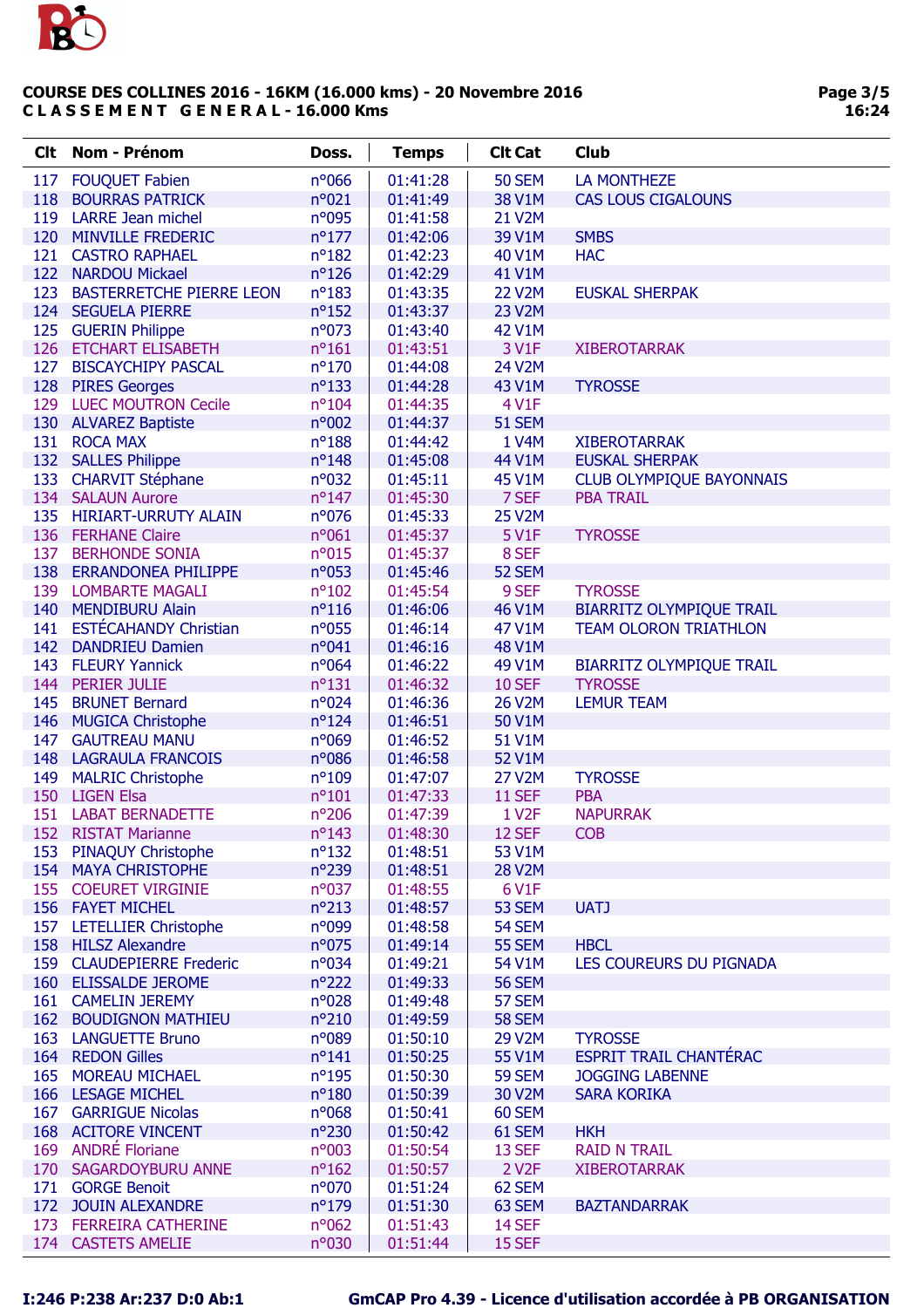

| <b>Clt</b> | <b>Nom - Prénom</b>              | Doss.           | <b>Temps</b> | <b>Clt Cat</b>     | <b>Club</b>                    |
|------------|----------------------------------|-----------------|--------------|--------------------|--------------------------------|
| 175        | <b>SIRGANT Xavier</b>            | $n^o$ 154       | 01:51:52     | 31 V2M             |                                |
| 176        | MONGILLOT FREDERIC               | $n^{\circ}227$  | 01:52:02     | 56 V1M             |                                |
|            | 177 LARRANDABURU DAURE Jessyca   | n°094           | 01:52:14     | <b>16 SEF</b>      | <b>PBA TRAIL</b>               |
|            | 178 YARZABAL Joseph              | $n^{\circ}160$  | 01:52:15     | 2 V3M              | <b>SPORT NATURE CASTETS</b>    |
|            | 179 ARAMBURU Claire              | n°006           | 01:52:17     | <b>7 V1F</b>       |                                |
|            | 180 SOULE BENAT                  | $n^{\circ}174$  | 01:52:29     | 64 SEM             |                                |
|            | 181 ARAMBURU Jean-François       | n°007           | 01:52:46     | 32 V2M             | <b>SARA KORRIKA</b>            |
|            | 182 LANDAGARAY Hervé             | $n^o$ 087       | 01:52:47     | 57 V1M             |                                |
|            | 183 CABÉ Maite                   | n°025           | 01:53:02     | <b>8 V1F</b>       | <b>AC POUILLON</b>             |
|            | <b>184 BONDARNEAU FRANCOIS</b>   | n°018           | 01:53:03     | 33 V2M             | <b>AC POUILLON</b>             |
|            | 185 COURTAIN JEREMY              | $n^{\circ}219$  | 01:53:03     | 65 SEM             |                                |
|            | 186 BAGIEU JOEL                  | n°011           | 01:53:05     | 34 V2M             | <b>AC POUILLON</b>             |
|            | 187 PEREIRA DAVID MARIE-FRANCE   | $n^{\circ}130$  | 01:53:06     | 9 V1F              | <b>TYROSSE</b>                 |
|            | <b>188 INDURAIN MARYSE</b>       | $n^{\circ}192$  | 01:53:14     | 3 V <sub>2</sub> F |                                |
|            | <b>189 SUSPERREGUI MIKEL</b>     | $n^o$ 194       | 01:53:37     | 66 SEM             |                                |
|            | 190 TEIXEIRA Joaquina            | $n^o$ 157       | 01:53:41     | 35 V2M             |                                |
|            | 191 TEIXEIRA MICHEL              | n°229           | 01:54:03     | 58 V1M             |                                |
|            | 192 MARRIMPOEY Guilhem           | $n^o$ 112       | 01:54:41     | 67 SEM             |                                |
|            | 193 VIDOT VERONIQUE              | $n^o$ 171       | 01:55:10     | 17 SEF             | <b>TEAM XURRIAK</b>            |
| 194        | <b>BONNET Julie</b>              | n°019           | 01:55:22     | 18 SEF             | AS DES BLEUETS LABATUTOIS      |
|            | 195 THORPE Térence               | $n^{\circ}159$  | 01:56:24     | 59 V1M             |                                |
|            | 196 LE TORCH MARIE LOU           | $n^{\circ}243$  | 01:56:36     | <b>19 SEF</b>      |                                |
|            | 197 LARRAMENDY VALERIE           | $n^{\circ}166$  | 01:56:37     | <b>20 SEF</b>      | <b>XIBEROTARRAK</b>            |
|            | 198 RODRIGUES Marie              | $n^{\circ}$ 145 | 01:57:37     | 10 V1F             |                                |
| 199        | <b>MACHICOTE MARIE-CHRISTINE</b> | $n^{\circ}107$  | 01:58:11     | 4 V <sub>2</sub> F | BIARRITZ OLYMPIQUE ATHLETISME  |
|            | 200 DARRIERE Agnès               | n°043           | 01:58:31     | <b>21 SEF</b>      |                                |
| 201        | <b>BAUDORRE Géraldine</b>        | $n^{\circ}012$  | 01:59:04     | 11 V1F             |                                |
|            | 202 ADRILLON JEAN MARC           | nº240           | 01:59:05     | 36 V2M             |                                |
|            | 203 LARCHER AURELIE              | n°091           | 01:59:56     | 22 SEF             | <b>BIARRITZ OLYMPIQUE</b>      |
|            | 204 ELOLA JOSEMARI               | $n^{\circ}$ 244 | 02:00:21     | 3 V3M              |                                |
|            | 205 LANDRIEU Serge               | $n^o$ 088       | 02:00:27     | 37 V2M             | <b>TYROSSE</b>                 |
|            | 206 CLAVERANNE PATRICIA          | n°035           | 02:00:28     | 12 V1F             |                                |
|            | 207 GIRARD SYLVIE                | $n^o$ 198       | 02:00:38     | 5 V <sub>2</sub> F | <b>BOUILLAC SPORTS PLAISIR</b> |
| 208        | ETCHEGARAY RODOLPHE              | n°056           | 02:00:39     | 60 V1M             |                                |
| 209        | <b>LABARBE GILBERT</b>           | n°083           | 02:00:42     | <b>38 V2M</b>      | <b>AC POUILLON</b>             |
| 210        | <b>MICHEL Vincent</b>            | $n^o$ 118       | 02:01:12     | 68 SEM             |                                |
|            | 211 LARRE MARIE                  | $n^{\circ}245$  | 02:01:45     | 23 SEF             |                                |
|            | 212 FOUQUET Camille              | n°065           | 02:02:42     | 24 SEF             | LA MONTHEZE                    |
|            | 213 CALLAIS Florence             | $n^{\circ}027$  | 02:03:15     | 6 V <sub>2</sub> F | <b>BIARRITZ OLYMPIQUE</b>      |
|            | 214 OTHEGUY Christian            | $n^{\circ}128$  | 02:04:49     | 61 V1M             |                                |
| 215        | <b>DUBOS Jean-Serge</b>          | $n^{\circ}048$  | 02:05:25     | 4 V3M              | <b>AC POUILLON</b>             |
| 216        | <b>BARNETCHE BIXENTE</b>         | $n^{\circ}242$  | 02:05:30     | 69 SEM             |                                |
|            | 217 SARABANDO Fernando           | $n^o$ 151       | 02:06:06     | 39 V2M             | 1963                           |
| 218        | <b>DERSIGNY Magali</b>           | n°045           | 02:07:48     | 25 SEF             |                                |
| 219        | <b>DARAGNOU Raphael</b>          | $n^{\circ}042$  | 02:07:49     | 62 V1M             | <b>COB</b>                     |
| 220        | <b>BERGEREAU SYLVIE</b>          | $n^{\circ}163$  | 02:07:52     | 13 V1F             | <b>XIBEROTARRAK</b>            |
|            | 221 CONNET JEAN PIERRE           | $n^{\circ}237$  | 02:07:59     | 40 V2M             |                                |
|            | 222 IGLESIAS MARIE JO            | $n^{\circ}204$  | 02:08:04     | <b>7 V2F</b>       |                                |
|            | 223 PHILIPPEAU MELANIE           | $n^{\circ}186$  | 02:09:21     | <b>26 SEF</b>      |                                |
|            | 224 IRIBARNE Patricia            | n°080           | 02:10:52     | 8 V <sub>2</sub> F |                                |
|            | 225 POEY-NOGUEZ Mélina           | $n^{\circ}$ 134 | 02:11:27     | 27 SEF             | <b>CHACAL DU BENGAL</b>        |
|            | 226 ROUSSEL Damien               | $n^{\circ}$ 146 | 02:11:28     | <b>70 SEM</b>      | <b>US DAX</b>                  |
|            | 227 ADRILLON CHANTAL             | $n^{\circ}241$  | 02:11:33     | 9 V <sub>2</sub> F |                                |
|            | 228 TARDY BENEDICTE              | $n^{\circ}238$  | 02:11:33     | 14 V1F             |                                |
| 229        | <b>DAGUERRE SEVERINE</b>         | $n^{\circ}172$  | 02:12:16     | <b>28 SEF</b>      | <b>LA MONTEZE</b>              |
|            | 230 APHECETCHE Florian           | n°004           | 02:15:03     | <b>71 SEM</b>      | DONAMARTIRIKO GAZTERIA         |
| 231        | <b>CABÉ PATRICK</b>              | n°026           | 02:16:29     | 41 V2M             | <b>AC POUILLON</b>             |
|            | 232 MENDIBOURE BENJAMIN          | $n^{\circ}228$  | 02:24:53     | 72 SEM             |                                |